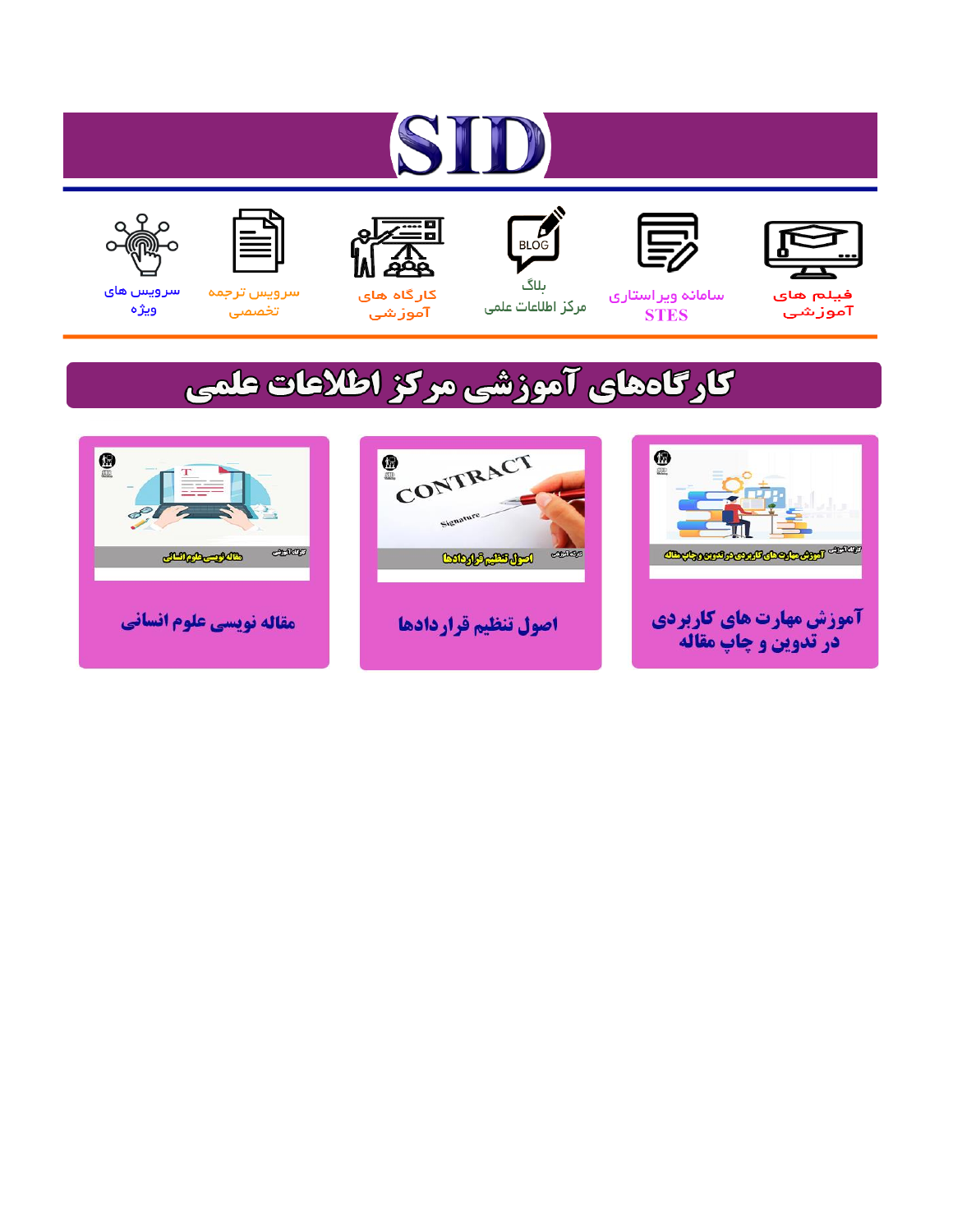## مطالعه تركيب جمعيتي و فراواني زنبور هاي پارازيتوئيد بالا خانواده Chalcidoidea در منطقه کوهپایه استان کرمان

سهيلا كاظمى \*، سعيده موسى پور، سيد مسعود مجدزاده گروه زیست شناسی، دانشکده علوم، دانشگاه شهید باهنر کرمان، ایران. Kazemisoheila96@yahoo.com

چکیده - به منظور بررسی ترکیب جمعیتی و فراوانی زنبورهای پارازیتوئید بالاخانواده Chalcidoidea ، از مناطق مختلفی در منطقه کوهپایه در استان کرمان طی سال ۱۳۹۰ نمونه هایی از این بالا خانواده جمع آوری شد. نتایج شناسایی نمونه ها نشان داد که در این منطقه ۱۱ خانواده، ,Eurytomida, Eulophidae, Pteromalidae, Encyrtidae Ormyridae  Euplemidae, Mymaridae, Tricogrammatidae, Perilampidae, Chalcididae, Torymidae این بالاخانواده حضور دارند. ترکیب جمعیتی این خانواده ها مورد بررسی قرار گرفته و نمودارهای فراوانی آنها در این تحقیق ارائه شده است تا از طریق آن ها در آینده در برنامه های کنترل بیولوژیکی استفاده شود.

كليد واژه- زنبورهاي پارازيتوئيد، Chalcidoidea، فراواني ،كوهپايه،كرمان.

### **A study of population composition and abundance of parasitic wasps of the superfamily Chalcidoidea (Hymenoptera) in Kouhpayeh area, Kerman Province**

Soheila Kazemi\* **,** Saeedeh Mousapour, Seyed Massoud Madjdzadeh Department of Biology, Shahid Bahonar University of Kerman, Kerman, Iran Kazemisoheila96@yahoo.com

Abstract: Specimens of parasitic wasps belonging to the superfamily Chalcidoidea were collected from different parts of Kouhpayeh area located in Kerman Provinc in 2011 in order to study the population composition and their abundance. The result showed that 11 families, Eurytomida, Eulophidae, Pteromalidae, Encyrtidae, Euplemidae, Mymaridae, Tricogrammatidae, Perilampidae, Chalcididae, Torymidae, Ormyridae are present in this region. The population composition of the collected families and their abundance were investigated in the present study so that this result could be used in biological control programs.

**Key words:** Parasitic wasps, Chalcidoidea, abundance, Kouhpayeh, Kerman.

**(**- مقدمه بالإخانواده Chalcidoidea از نظر تعداد، بيولوژي، مورفولوژی جزء متنوع ترین گروه های حشرات می باشد [۳]. این بالا خانواده یکی از مهمترین گروه های بال غشاییان پارازیتوئید است که نقش مهمی در کشاورزی دارد زيرا آن ها به عنوان عوامل كنترل بيولوژيک،آفات كشاورزي را به طور طبيعي از بين مي برند[٢]. آن ها به روش های متنوعی از قبیل پارازیتوئیدی،گیاهخواری و

*[www.SID.ir](http://www.sid.ir)*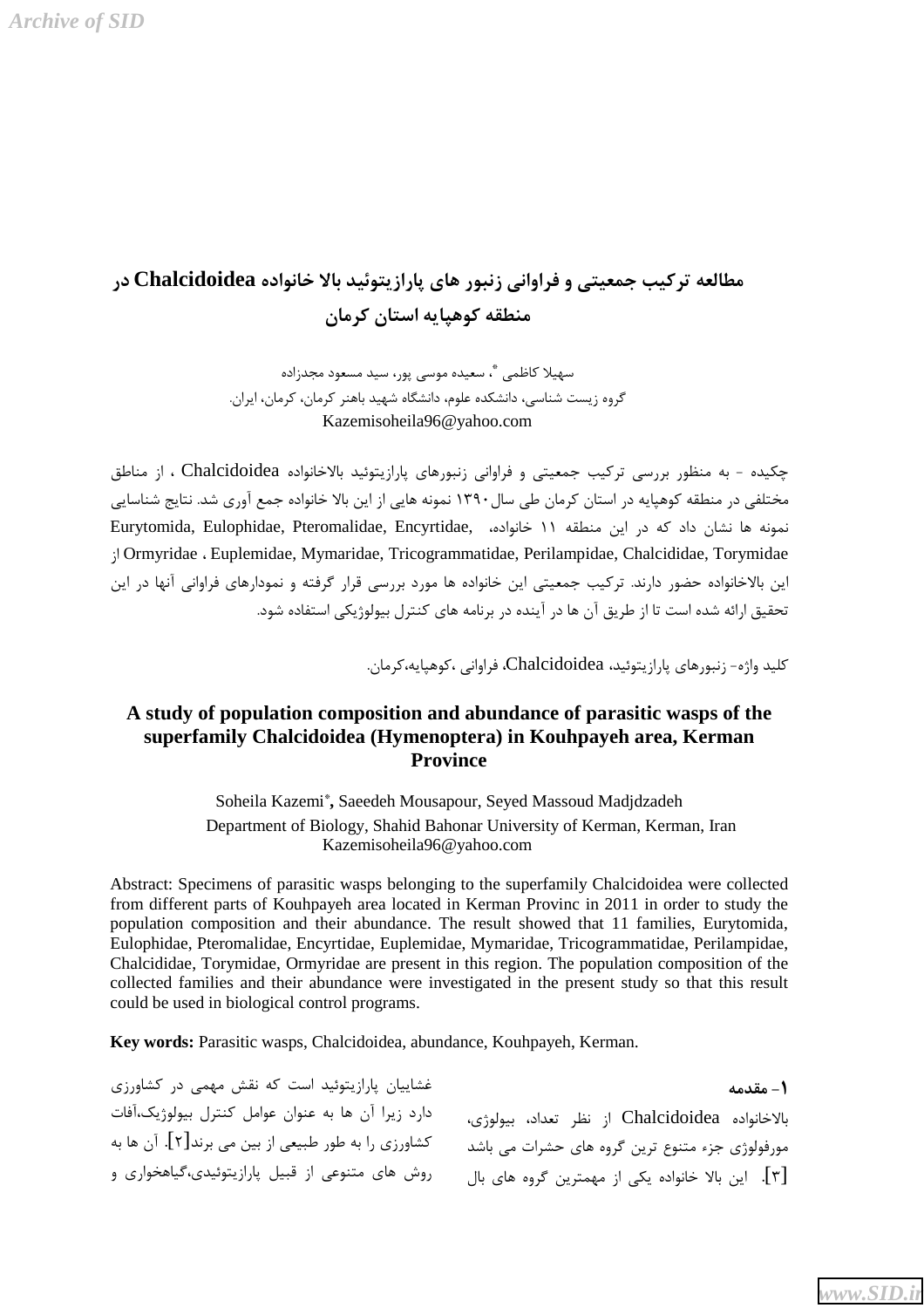هدف از این پژوهش بررسی فراوانی و پراکنش زنبورهای پارازیتوئید در منطقه کوهپایه استان کرمان است تا از طریق بررسی های صورت گرفته در آینده در برنامه های كنترل بيولوژيكي از آن ها استفاده شود.

### ۲- مواد و روش ها

در این بررسی که در سال ۱۳۹۰ در منطقه کوهپایه استان كرمان انجام گرفت زنبورهاى پارازيتوئيد بوسيله توردستی حشره گیری از روی گیاهان مختلف جمع آوری شدند. سیس نمونه ها به الکل ۷۵ درصد منتقل شدند. اطلاعاتی از قبیل مختصات جغرافیایی و ارتفاع از سطح دریا توسط دستگاه  ${\rm GPS}$  ثبت شد.نمونه های جمع آوری شده توسط کلید های شناسایی مورد بررسی قرار گرفتند. **۳**- بحث و نتیجه گیری

در بررسی انجام گرفته در مناطق مختلف کوهپایه استان كرمان مطالعه نمونه ها نشان داد كه در اين منطقه ١١ خانواده از بالاخانواده Chalcidoidea حضور دارند که عبا, تند از:

Chalcididae, Encyrtidae, Eupelmidae. Eurytomidae. Mymaridae. Ormyridae. Perilampidae. Pteromalidae. Torymidae. Tricogramatidae.

> تركيب جمعيتي زنبورهاي پارازيتوئيد منطقه ی درختنگان

خانواده Eulophidae بيشترين جمعيت و خانواده هاي Ormyridae و Tricogramatidae كمترين جمعيت را در این منطقه دارند (شکل ۱). شکارگری زندگی می کنند[۷]. بسیاری از لارو های این بالاخانواده پارازیت حشرات دیگرند و برخی از لاروها هایپرپارازیت هستند بسیاری از زنبورهای این بالاخانواده گیاهخوارند[۵]. حدود ۸۰ گونه کلسید به عنوان آفات کشاورزی شناخته شده است. برخی کلسید ها به ویژه آنهایی که هایپرپارازیتوئید هستند مضر معرفی شده اند اما بیشتر آن ها از نظر کنترل بیولوژی و تنظیم جمعیت بندپایان و از لحاظ اقتصادی مفید هستند.این بالاخانواده دارای پراکندگی زیادی است اما به طور کلی در مناطق استوابي بيشترين تنوع ,ا دارد[۶].

مهمترین خصوصیاتی که می توان در تشخیص بالاخانواده Chalcididea استفاده كرد عبارتند از: ركبال بندى به زیر حاشیه ای،حاشیه ای،پس حاشیه ای و استیگما کاهش یافته است[۱]. به طوری که هیچ سلول بسته ای در ركبال أن ها مشخص نيست [۴]. شاخك زانويي داراي حداکثر ۱۳ بند و دارای چماق میباشد پنجه آن ها ۳ تا ۵ قسمتی است [۱]. شاخک و رگبندی بال در بالاخانواده Chalcidoidea شباهت زيادى به بالاخانواده هاى Proctotrupoidea و Ceraphronoidea دارد. این بالا خانواده توسط صفاتي مانند: پرونوتوم تقريبا مربعي شکل که به تگولا نمی رسد و وجود پری پکتوس گسترش یافته و صفحه ی پر منفذ sensilla روی

فلاژلوم از ديگر بالاخانواده ها متمايز مي شود[۴]. در دهه های گذشته Gibson et al. 1995 کلید شناسايي خانواده هاي متعلق به بالاخانواده Chalcidoidea ناحیه نئارکتیک را ارائه داده است. دواچی و شجاعی (۱۳۴۷) ۲۵ گونه از عوامل کنترل بیولوژیک بر علیه آفات را لیست کرد که ۱۳ مورد از آن ها متعلق به كلسيدها است.Prinsloo در سال ١٩٨٠ راهنمای تشریحی برای گونه های افریقایی Chalcidoidea ارائه کرده است.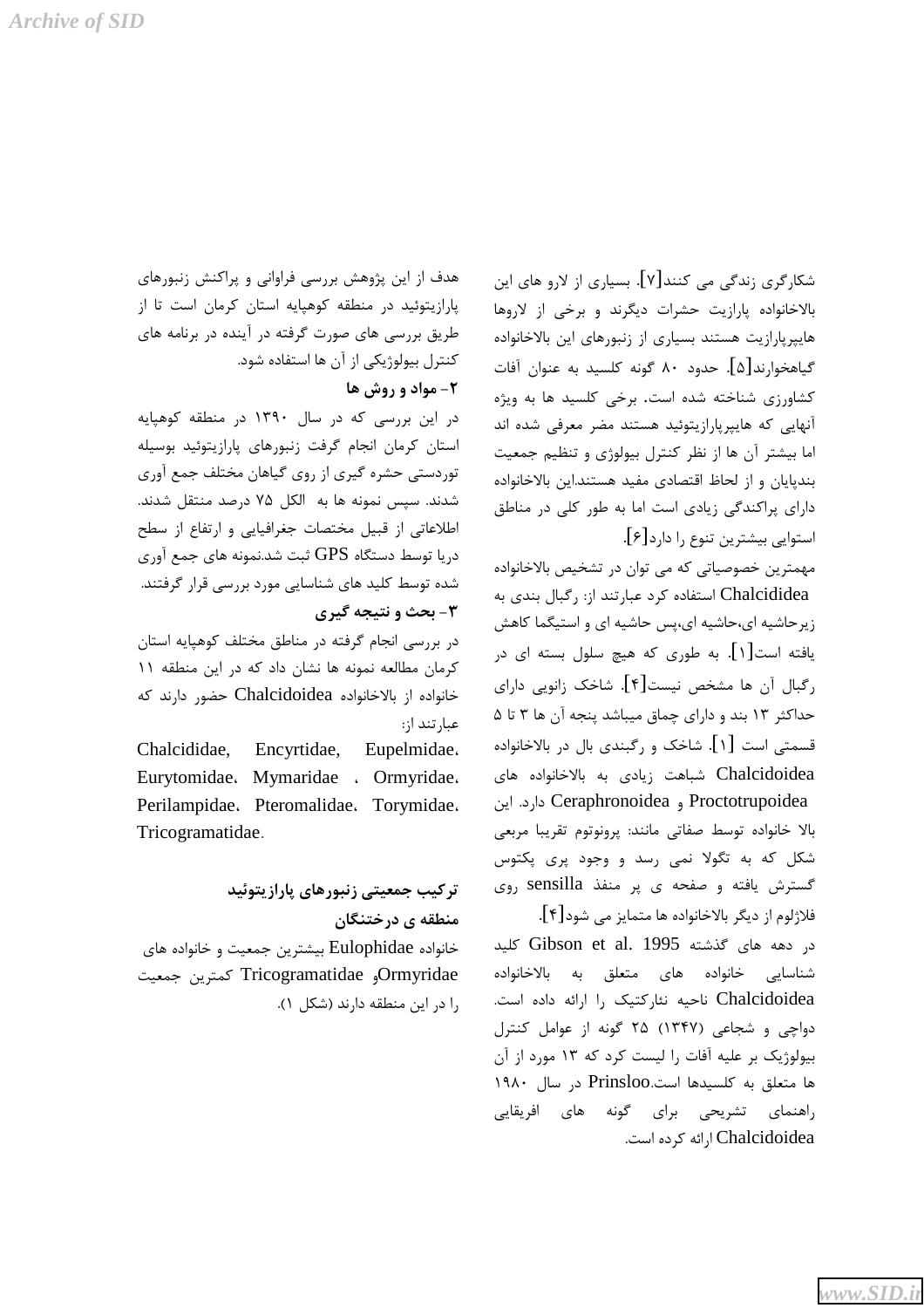



شکل۳: ترکیب جمعیتی زنبورهای پارازیتوئید در سیمک

منطقه ی دانگنی<u>م</u>

خانواده Eulophidae ، Eulophidae به ترتيب بیشترین جمعیت و خانواده های Chalcididae ،  Ormyridae  Eurytomidae  Eupelmidae  Tricogramatidae  Perilampidae Torymidae به ترتیب کمترین جمعیت را دارند (شکل  $\mathcal{A}$ .

 **- 4 : 789 6(2** 

منطقه ی دوغ و نون  Eurytomidae  Eulophidae 7( "4 Pteromalidae به ترتیب بیشترین جمعیت و خانواده  Ormyridae  Encyrtidae  Chalcididae 7( Tricogrammatidae به ترتیب کمترین جمعیت را دارند (شکل ۵).



منطقه ي وامق آباد خانواده Eulophidae بيشترين جمعيت و خانواده هاى  Ormyridae MymaridaeChalcididae Tricogramatidae. Perilampidae Eurytomidae، Torymidae به ترتیب کمترین جمعیت را در این منطقه دارند (شکل ۲).



منطقه ی سیمک

  Pteromalidae  Eulophidae 7( "4 Mymaridae به ترتيب بيشترين جمعيت و خانواده 122 .) Eurytomidae  Chalcididae 7( كمترين جمعيت را دارند (شكل ٣).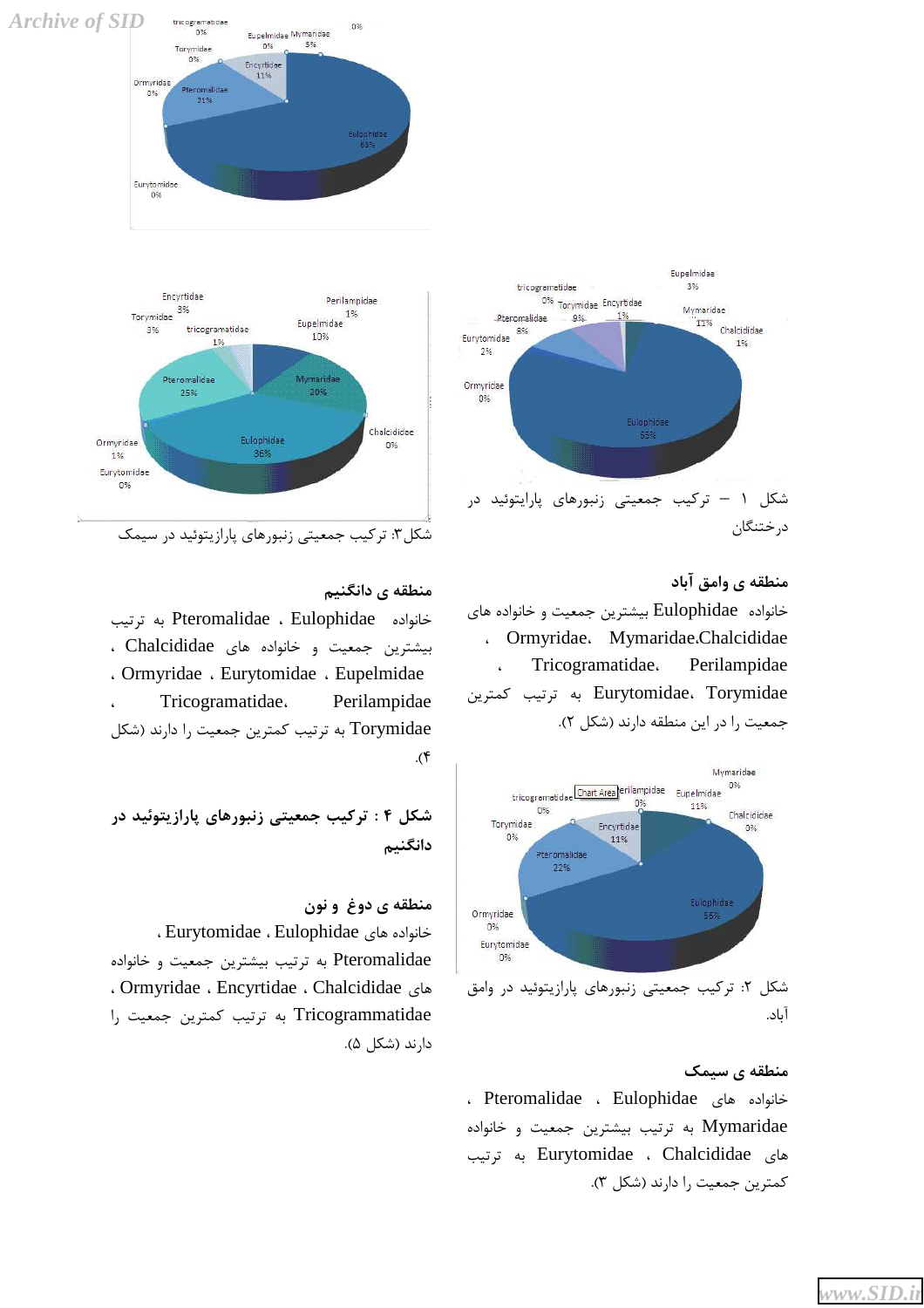

شکل ۷: ترکیب جمعیتی زنبورهای پارازیتوئید در بیدوییه

منطقه ي ده لولو خانواده های Pteromalidae ، Eulophidae به ترتيب بيشترين جمعيت وخانواده هاى Chalcididae ، Perilampidae . Ormyridae Tricogramatidae به ترتیب کمترین جمعیت را دارند (شكل ۸).



شکل ۸ : ترکیب جمعیتی زنبورهای پارازیتوئید در ده لولو



نون

منطقه ی ده سلام

خانواده های Pteromalidae ، Eulophidae به ترتيب بيشترين جمعيت و خانواد ه هاى Chalcididae . Mymaridae. Eupelmidae. Encyrtidae. E/ 122 .) Tricogramatidae  Ormyridae جمعیت ,ا دا,ند (شکل ۶).



Perilampidae . Ormyridae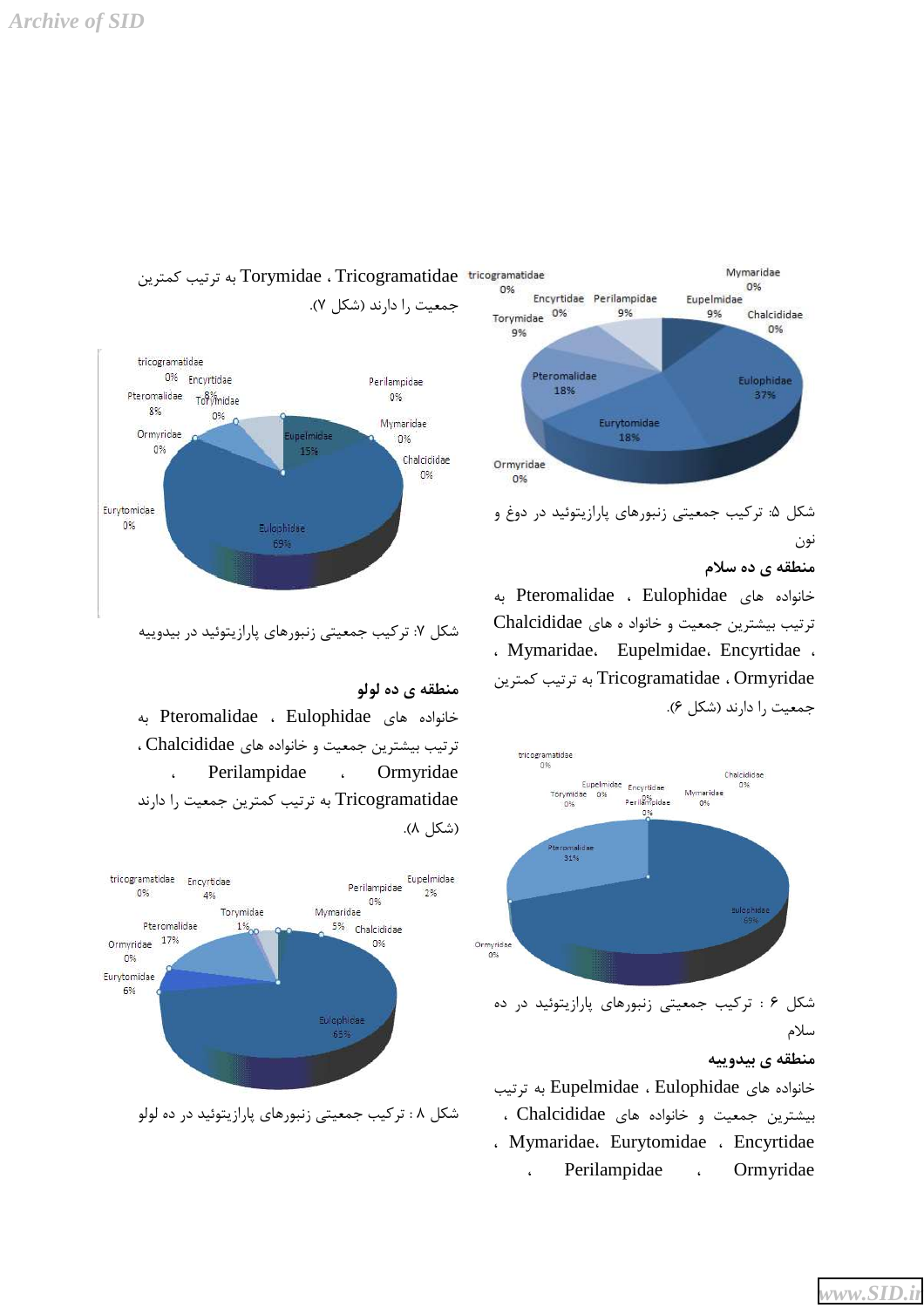

منطقه ی ده شعیب خانواده های Pteromalidae ، Eulophidae به ترتيب بيشترين جمعيت و خانواده هاي Chalcididae .  Ormyridae  Eurytomidae  Eupelmidae  Tricogramatidae  Perilampidae Torymidae به ترتیب کمترین جمعیت را دارند (شکل  $\Lambda$ 

شکل ۱۰ : ترکیب جمعیتی زنبورهای پارازیتوئید در انارستان

 E/ 122 .) Eupelmidae  Torymidae در منطقه ی کوهیایه خانواده های Eulophidae ، E/!) 122 . Mymaridae  Pteromalidae  Ormyridae 7( "4 0 Perlampidae . Tricogramatidae  Encyrtidae  Eurytomidae  Chalcididae جمعیت ,ا دارند.



#### منطقه ی انارستا<u>ن</u>

خانواده ي Eulophidae بيشترين جمعيت و خانواده Ormyridae  Eupelmidae  Chalcididae 7( 122 .) Torymidae  Tricogramatidae  كمترين جمعيت را دارند (شكل ١٠).

#### **? 4 -**

[۱]. ابوالحسن زاده، ف. (۱۳۹۰) بررسی فونستیک itym.: (Pteromalidae بارازيتوئيد خانواده) Chalcidoidae) در نیمه شمالی استان کرمان. پایان نامه کارشناسی ارشد، دانشگاه شهید باهنر کرمان. [۲]. مدرس اول، م. (۱۳۷۶) لیست آفات کشاورزی و دشمنان طبیعی آن ها در ایران. انتشارات دانشگاه فردوسی مشهد.۴۲۹ ص. [۳]. مهدوی، م. (۱۳۹۰) بررسی فونستیک زنبورهای (Hym.: Chalcidoidea) 7( "4 6/ Pteromalidae,Eupelmidae در مناطق بيدخوان و سنگ صیاد استان کرمان. پایان نامه کارشناسی ارشد، دانشگاه شهید باهنر کرمان.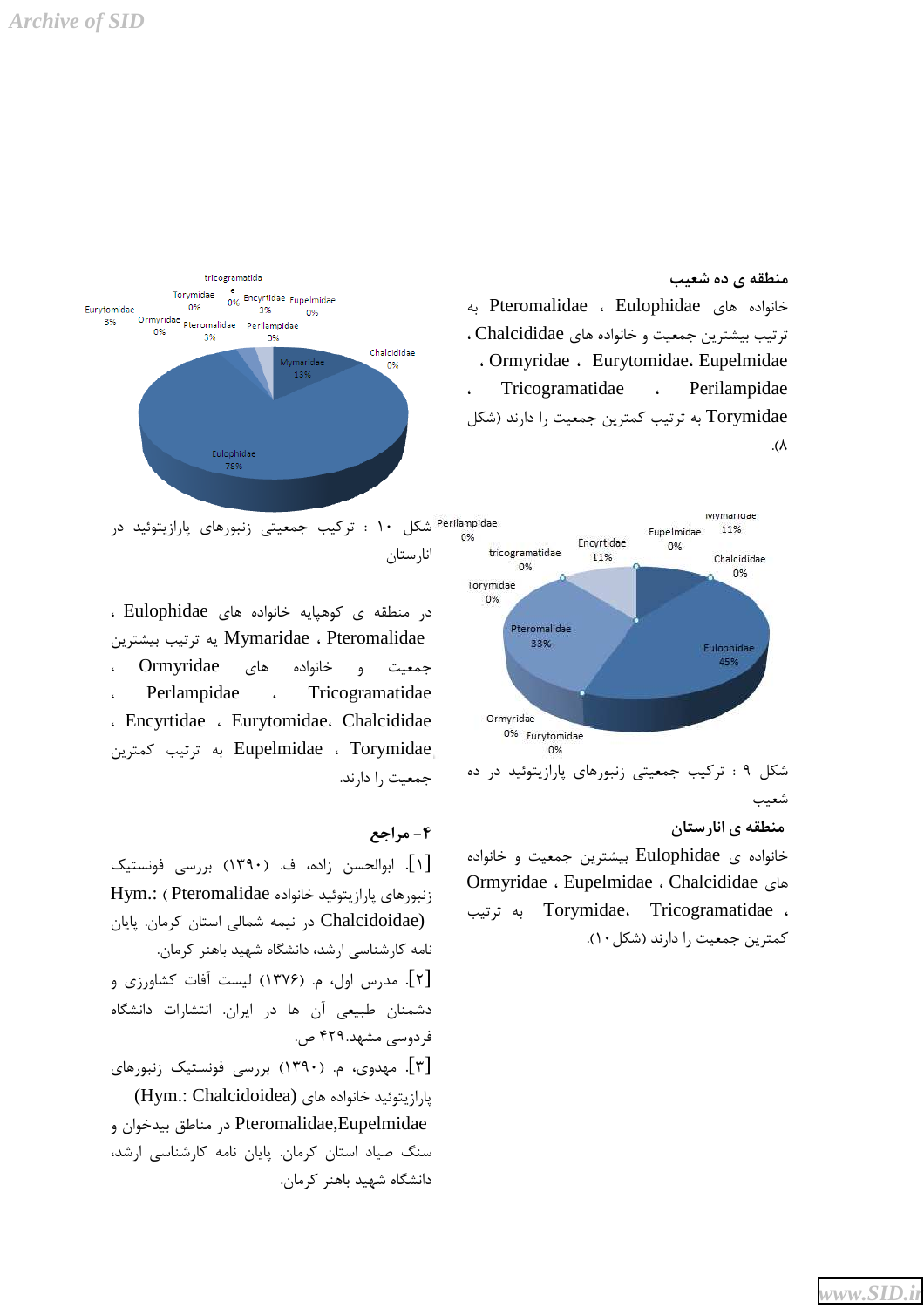*Archive of SID*

[۴]. معين الديني، الف. (١٣٩٠) بررسي فونستيك زنبورهای پارازیتوئید خانواده های :Hym) Chalcidoidea) Signiphoridae  Eurytomidae  Eulophidae و Mymaridae در مناطق بیدخوان و سنگ صیاد ستان کرمان. پایان نامه کارشناسی ارشد، دانشگاه شهید I باهنر كرمان. [۵]. میر مؤیدی، ع. ن. (۱۳۸۵) اصول رده بندی حشرات.انتشارات دانشگاه رازی کرمانشاه، ۸۳۵ ص. [6] Ghahari, H., Abd-Rabou, S., Sakenin, H., Hedqvisd, K. J. & Ostovan, H. (2010) Contribution to some Chalcidoidea wasps (Hymenoptera) from Iran. Journal of Biological Control 24(1):17-21 [7] Prinsloo, G. L. (1998) An illustrated guide to the families of African

Chalcidoidea (Insect: Hymenoptera). Republic of South Africa, Department of Agricalture and fisheries, Scientific Bulletin.395:1-66.